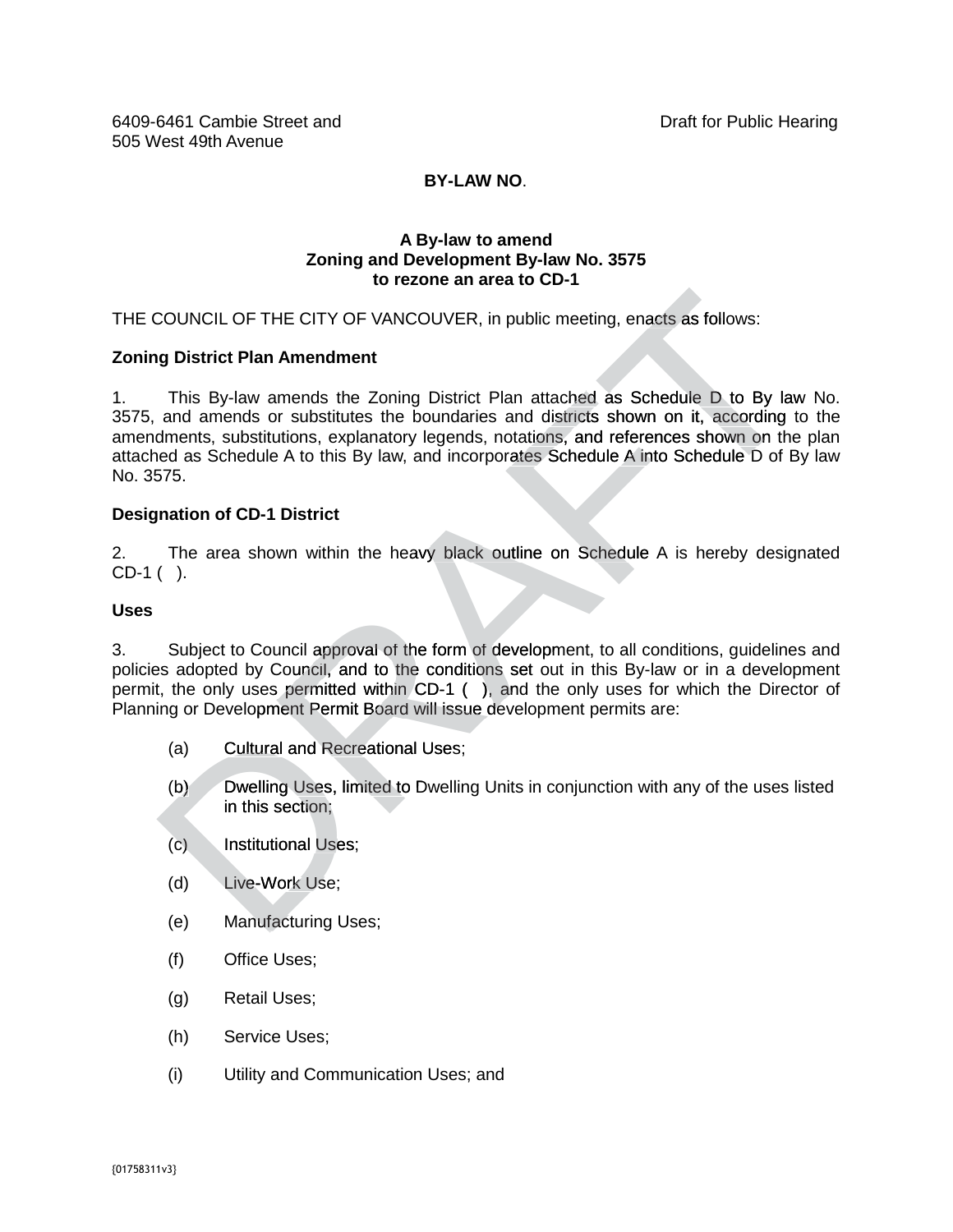(j) Accessory Uses customarily ancillary to the uses permitted in this section.

## **Conditions of Use**

- 4.1 The design and layout of at least 35% of the total number of dwelling units must:
	- (a) be suitable for family housing; and
	- (b) include two or more bedrooms, of which:
		- $(i)$  at least 25% of the total dwelling units must be two-bedroom units, and
		- (ii) at least 10% of the total dwelling units must be three-bedroom units.

4.2 No portion of the first storey of a building to a depth of 10.7 m from the front wall of the building and extending across its full width may be used for residential purposes except for entrances to the residential portion.

4.3 All commercial uses and accessory uses must be carried on wholly within a completely enclosed building except for:

- (a) Farmers' Market;
- (b) Neighbourhood Public House;
- (c) Public Bike Share;
- (d) Restaurant; and
- (e) Display of flowers, plants, fruits and vegetables in conjunction with a permitted use.

4.4 The Director of Planning may vary the use conditions of section 4.3 to permit the outdoor 4.3 display of retail goods, and may include such other conditions as the Director of Planning deems necessary, having regard to the types of merchandise, the area and location of the display with respect to adjoining sites, the hours of operation and the intent of this By-law. By (i) at least 25% of the total dwelling units must be two-bedroom units, and<br>
(ii) at least 25% of the total dwelling units must be two-bedroom units.<br>
No portion of the first storey of a building to a depth of 10.7 m from

## **Floor Area and Density**

- 5.1 Computation of floor area must assume that the site area is 3,413.4  $m^2$ , being the site area at the time of the application for the rezoning evidenced by this By-law, prior to any By dedications.
- 5.2 The floor space ratio for all uses combined must not exceed 4.68.
- 5.3 The total floor area for commercial uses must be a minimum of 1,173  $m^2$ .
- 5.4 The total floor area for residential uses is limited to  $4,684$  m<sup>2</sup>.

5.5 Computation of floor area must include all floors having a minimum ceiling height of 1.2 m, both above and below base surface, measured to the extreme outer limits of the building.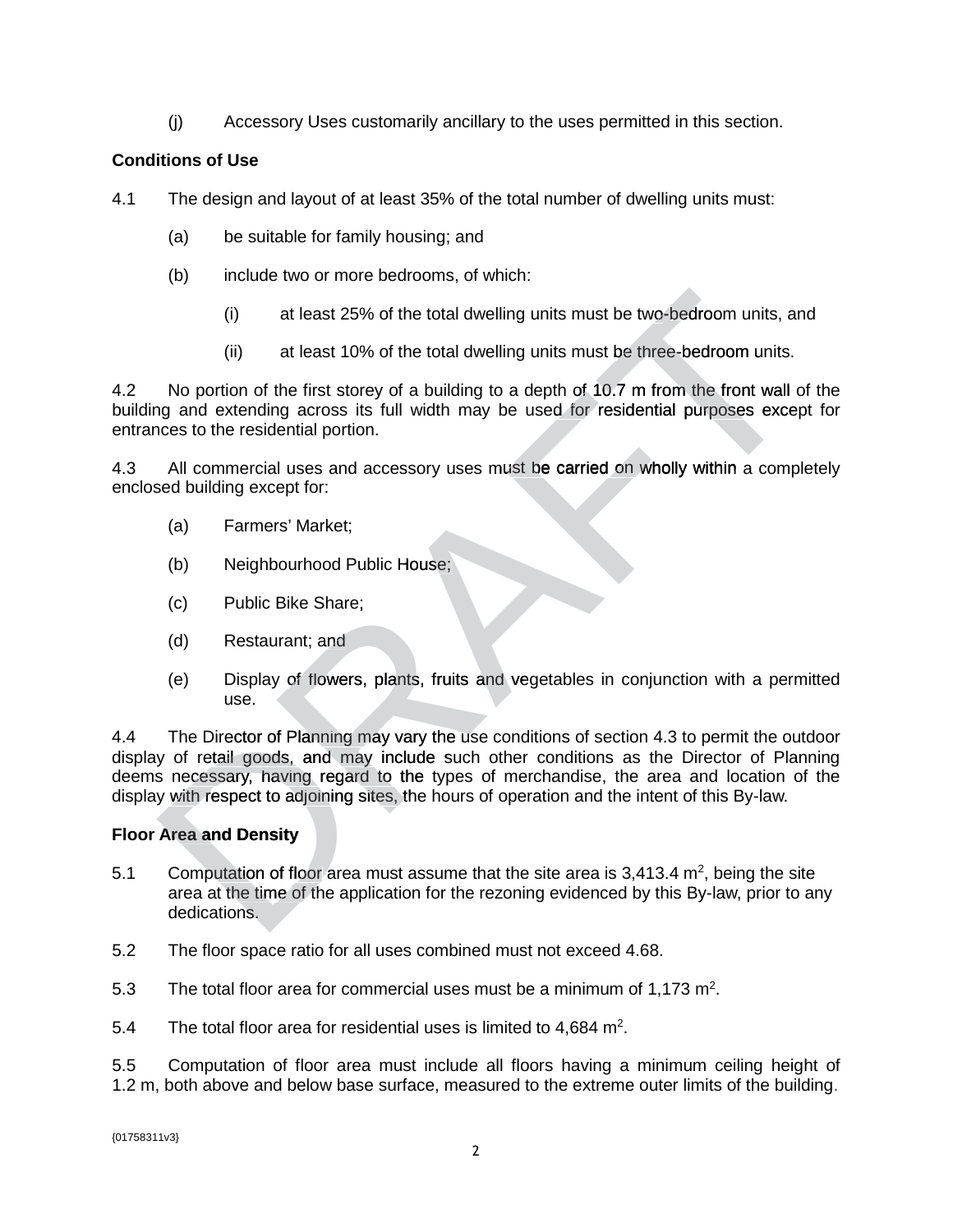- 5.6 Computation of floor area must exclude:
	- (a) balconies and decks and any other appurtenances which, in the opinion of the Director of Planning, are similar to the foregoing, except that:
		- (i) the total area of these exclusions must not exceed 12% of the floor area being provided; and
		- (ii) the balconies must not be enclosed for the life of the building;
	- (b) patios and roof decks, if the Director of Planning first approves the design of sunroofs and walls;
	- (c) entries, porches and verandas if the Director of Planning first approves the design;
	- (d) areas used for off-street parking and loading, or the taking on or discharging of passengers, located at or below base surface, except that the exclusion for a parking space must not exceed 7.3 m in length;
	- (e) areas used for bicycle storage;
	- (f) areas used for heating and mechanical equipment;
	- (g) all residential storage area above or below base surface, except that if residential storage area above base surface exceeds  $3.7 \text{ m}^2$  for a dwelling unit, there will be no exclusion for any of the residential storage area above base surface for that unit; and (b)<br>patios and roof decks, if the Director of Planning first approves the designations<br>of decks, if the Director of Planning first approves<br>design;<br>(c) entries, porches and verandas if the Director of Planning first appro street parking and loading,<br>ed at or below base surface<br>t not exceed 7.3 m in length<br>cle storage;<br>ting and mechanical equipm<br>ge area above or below bas<br>e base surface exceeds 3.7<br>hy of the residential storage
		- (h) covered outdoor space associated with the childcare facility.

5.7 Computation of floor area may exclude, at the discretion of the Director of Planning or Development Permit Board, common amenity areas, to a maximum of 10% of the total floor area being provided.

5.8 Computation of floor area may exclude, at the discretion of the Director of Planning or Development Permit Board, floor area contained in an airspace parcel transferred to the City for public use and benefit.

## **Building Height**

6.1 Building height, measured from base surface, must not exceed 40.5 m.

6.2 Despite section 6.1 of this By-law and section 10.18 of the Zoning and Development By-law, the height of the portion of the building used for the rooftop mechanical room must not exceed 45.5 m.

## **Horizontal Angle of Daylight**

7.1 Each habitable room must have at least one window on an exterior wall of a building.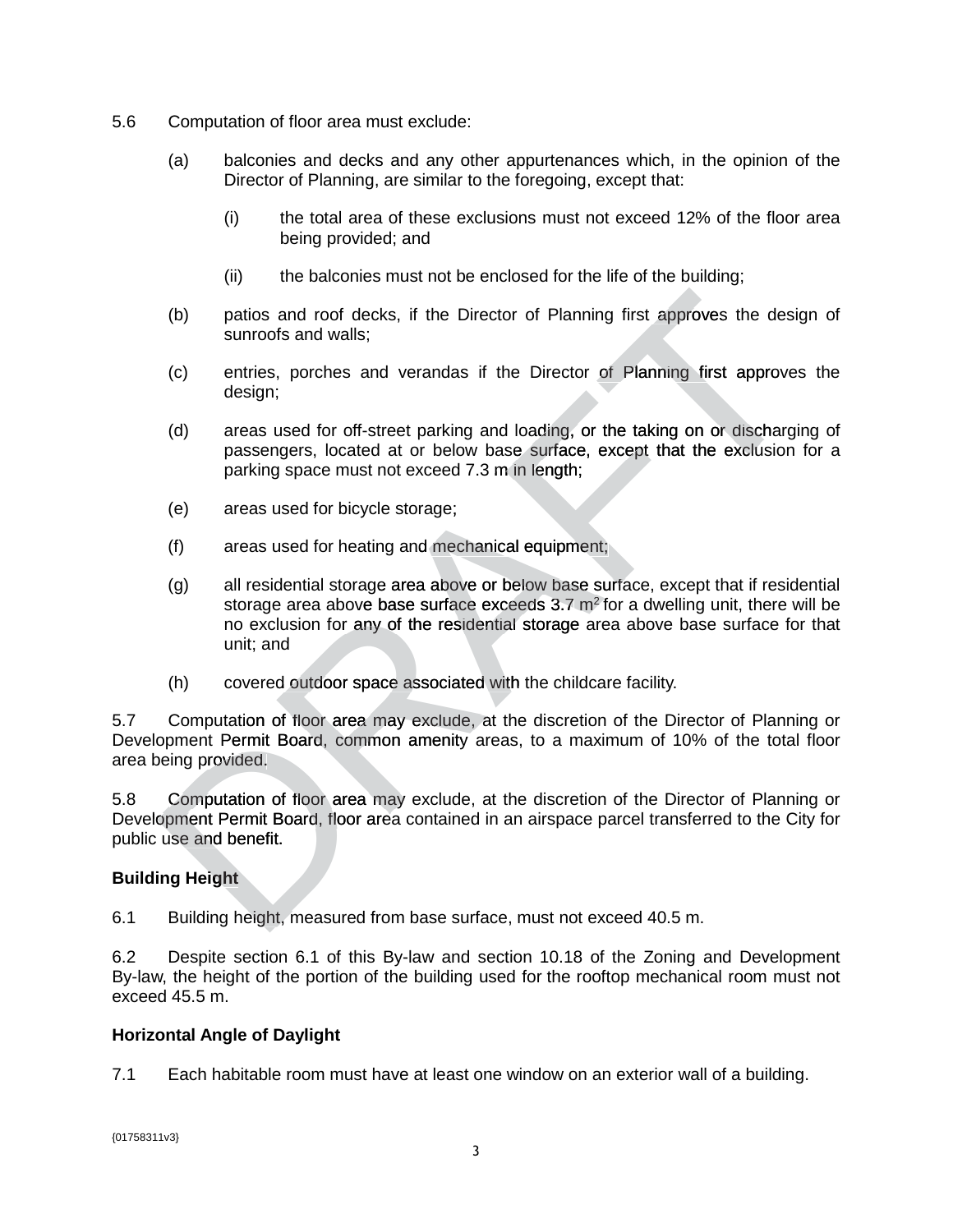7.2 The location of each such exterior window must allow a plane or planes extending from the window and formed by an angle of 50 degrees, or two angles with a sum of 70 degrees, to encounter no obstruction over a distance of 24.0 m.

7.3 Measurement of the plane or planes referred to in section 7.2 must be horizontally from the centre of the bottom of each window.

7.4 The Director of Planning or Development Permit Board may relax the horizontal angle of daylight requirement, if:

- (a) the Director of Planning or Development Permit Board first considers all of the applicable policies and guidelines adopted by Council; and
- (b) the minimum distance of unobstructed view is not less than 3.7 m.
- 7.5 An obstruction referred to in section 7.2 means:
	- (a) any part of the same building except those in compliance with Section 10.7.1 of the Zoning and Development By-law; or law;
	- (b) the largest building permitted under the zoning on any adjoining site.
- 7.6 A habitable room referred to in section 7.1 does not include:
	- (a) a bathroom; or
	- (b) a kitchen whose floor area is the lesser of:
		- (i) 10% or less of the total floor area of the dwelling unit, or
		- (ii)  $9.3 \text{ m}^2$ .

## **Acoustics**

8. A development permit application for dwelling uses must include an acoustical report prepared by a registered professional acoustical engineer demonstrating that the noise levels in those portions of dwelling units listed below do not exceed the noise level set opposite such portions. For the purposes of this section, the noise level is the A-weighted 24-hour equivalent A (Leq) sound level and is defined simply as noise levels in decibels. (a) the Director of Planning or Development Permit Board first considers all of the Director of Planning or Development Permit Board first considers all of the applicable policies and guidelines adopted by Council; and<br>
(

| <b>Portions of dwelling units</b> | <b>Noise levels (Decibels)</b> |  |
|-----------------------------------|--------------------------------|--|
| <b>Bedrooms</b>                   | 35                             |  |
| Living, dining, recreation rooms  | 40                             |  |
| Kitchen, bathrooms, hallways      | 45                             |  |
|                                   |                                |  |

## **Severability**

9. A decision by a court that any part of this By-law is illegal, void, or unenforceable severs that part from this By-law, and is not to affect the balance of this By-law.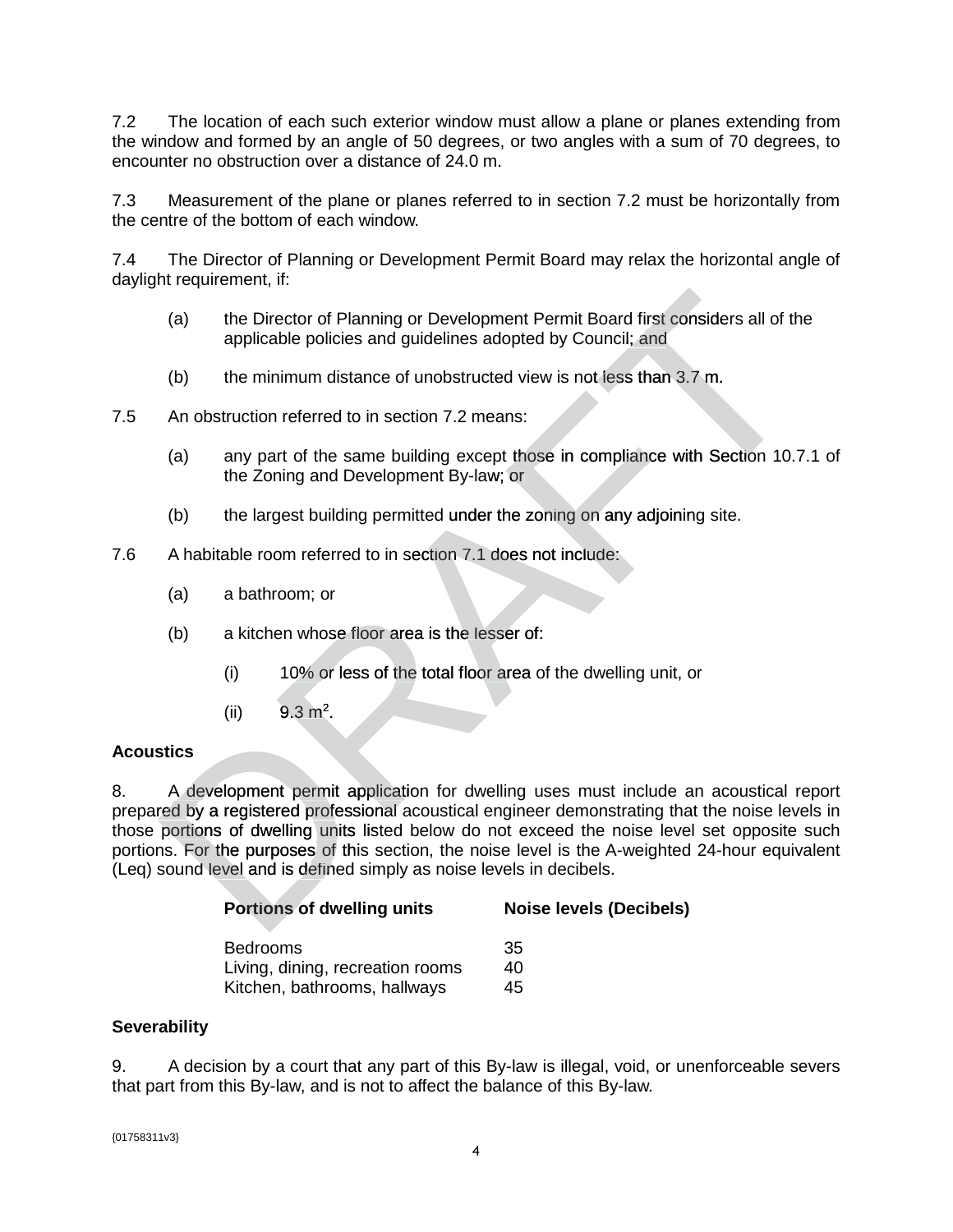# **Force and effect**

10. This By-law is to come into force and take effect on the date of its enactment.

| <b>ENACTED by Council this</b> | day of | ,2022             |
|--------------------------------|--------|-------------------|
|                                |        | Mayor             |
|                                |        | <b>City Clerk</b> |
|                                |        |                   |
|                                |        |                   |
|                                |        |                   |
|                                |        |                   |
|                                |        |                   |